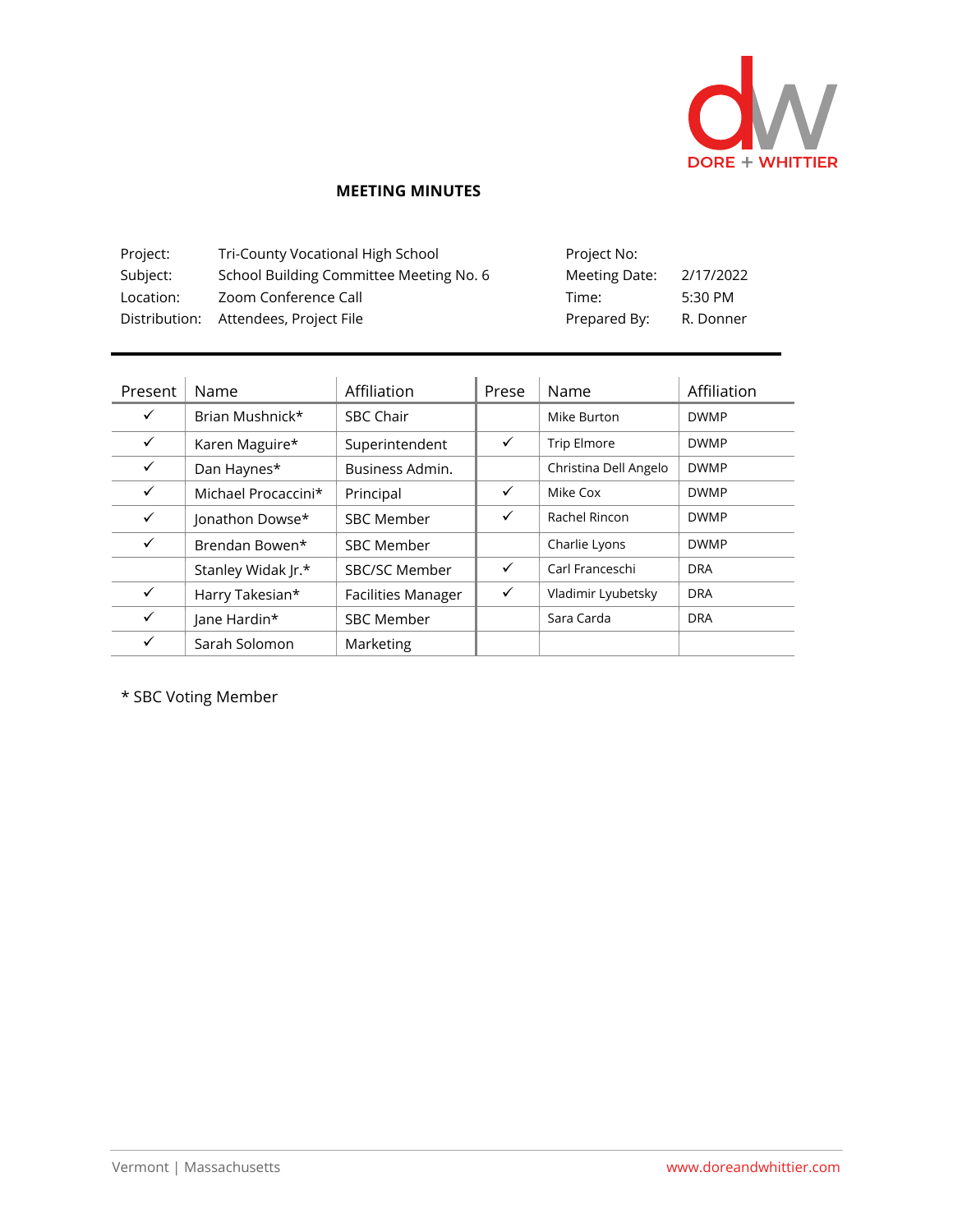Project: Peabody Welch Elementary School Meeting: School Building Committee Meeting No. 6 – 2/17/22 Page: 2

| Item No. | Description                                                                                                                                                                                                                                                                                                                                                                                                                                                                                                                                                                                                                                                                                                                                                                                                                                                                                                                                                                                                                                                                                                                                                                                                                                                                                                                                                                                                                                                                                                                                                                                                                                                                                                                            | Action |
|----------|----------------------------------------------------------------------------------------------------------------------------------------------------------------------------------------------------------------------------------------------------------------------------------------------------------------------------------------------------------------------------------------------------------------------------------------------------------------------------------------------------------------------------------------------------------------------------------------------------------------------------------------------------------------------------------------------------------------------------------------------------------------------------------------------------------------------------------------------------------------------------------------------------------------------------------------------------------------------------------------------------------------------------------------------------------------------------------------------------------------------------------------------------------------------------------------------------------------------------------------------------------------------------------------------------------------------------------------------------------------------------------------------------------------------------------------------------------------------------------------------------------------------------------------------------------------------------------------------------------------------------------------------------------------------------------------------------------------------------------------|--------|
| 6.1      | Call to Order: 5:33 pm meeting was called to order by SBC Chair B. Mushnick<br>with 7 of 9 voting members in attendance.                                                                                                                                                                                                                                                                                                                                                                                                                                                                                                                                                                                                                                                                                                                                                                                                                                                                                                                                                                                                                                                                                                                                                                                                                                                                                                                                                                                                                                                                                                                                                                                                               | Record |
| 6.2      | Previous Topics & Approval of January 13, 2022, Meeting Minutes: A motion<br>to approve the 1/13/2022 meeting minutes as submitted made by J. Dowse and<br>seconded by H. Takesian. Rollcall Vote: H. Takesian, J. Dowse, K. Maguire, B.<br>Bowen, M. Procaccini, J. Hardin, B. Mushnick. Discussion: None. Abstentions:<br>None. All in favor: Motion passes, minutes approved.                                                                                                                                                                                                                                                                                                                                                                                                                                                                                                                                                                                                                                                                                                                                                                                                                                                                                                                                                                                                                                                                                                                                                                                                                                                                                                                                                       | Record |
| 6.3.1    | Invoices and Commitments for Approval: A motion was made by J. Dowse<br>and seconded by B. Bowen for the approval of DWMP Invoice No. 4 in the<br>amount of \$10,000.00. Rollcall Vote: H. Takesian, K. Maguire, J. Dowse, M.<br>Procaccini, B. Bowen, J. Hardin, B. Mushnick. Discussion: None. Abstentions:<br>None. All in favor, motion passes.                                                                                                                                                                                                                                                                                                                                                                                                                                                                                                                                                                                                                                                                                                                                                                                                                                                                                                                                                                                                                                                                                                                                                                                                                                                                                                                                                                                    | Record |
| 6.3.2    | Invoices and Commitments for Approval: A motion was made by M.<br>Procaccini and seconded by J. Dowse for the approval of FSA Budget Revision<br>Request No. 1. Rollcall Vote: B. Bowen, M. Procaccini, K. Maguire, H. Takesian, J.<br>Dowse, J. Hardin, B. Mushnick. Discussion: None. Abstentions: None. All in favor,<br>motion passes.                                                                                                                                                                                                                                                                                                                                                                                                                                                                                                                                                                                                                                                                                                                                                                                                                                                                                                                                                                                                                                                                                                                                                                                                                                                                                                                                                                                             | Record |
| 6.4      | <b>School Visioning Session Update:</b><br>$\triangleright$ C. Franceschi shares this meeting occurred on Tuesday and it was a very<br>productive session. This was more of an update because the school<br>took part in a similar session 5 years ago with a group of teachers. We<br>brought in our educational consultant Dr. Frank Locker who is an<br>architect and an educational planner. First, we reviewed the output<br>from four years ago and confirming are these points still valid. There<br>was a lot of confirmation and some things have changed including the<br>pandemic, enrollment, certain careers etc. There was a lot of agreement<br>on the strengths and weaknesses. Second, we brough floor plans of the<br>existing building, and knowing that there is a strong likelihood that we<br>are thinking of a renovation, we asked the small groups to sketch and<br>rearrange the spaces. We have not confirmed this yet, but the school is<br>likely undersized for its enrollment, and we know there will most likely<br>be an addition or a couple of additions. There were 5 great ideas on<br>where the additions should go and what they should contain. There<br>were a lot of valid points worth pursuing. We will compile all of that<br>information and build on those ideas as we begin thinking about<br>preliminary options. We plan to meet again on March 15th from 1:00PM<br>- 3:30PM to talk about diversity, equity and inclusion and social<br>emotional learning. These topics were not covered four years ago and<br>has become a hot topic for a lot of school districts. These may not affect<br>the facilities physical planning, but it may affect the curriculum and<br>operations. | Record |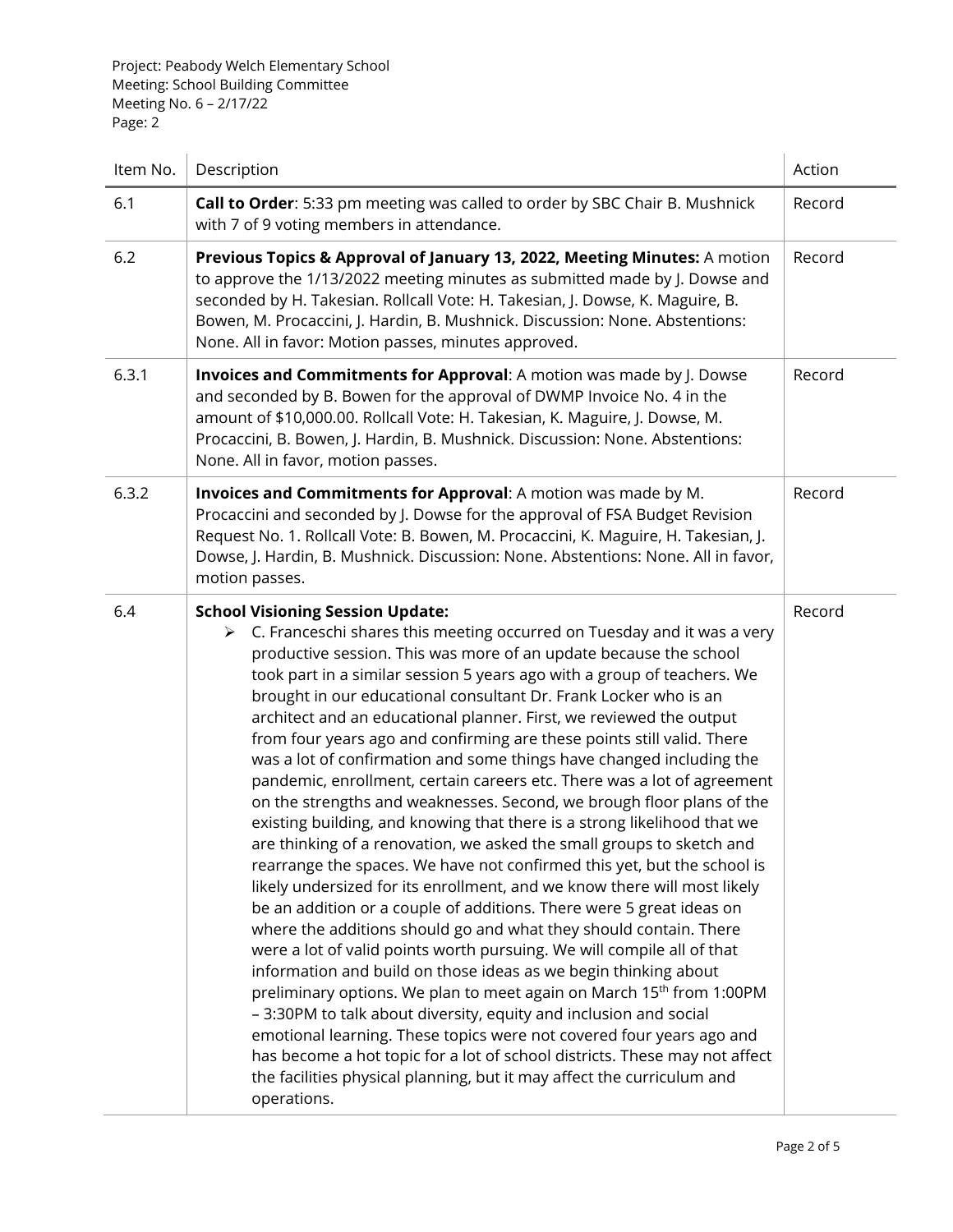| <b>Draft Work Plan Overview and Discussion:</b><br>6.5<br>Record<br>$\triangleright$ V. Lyubetski explains the work plan is a roadmap that the design team<br>will use to march through the first phase of the project. It consists of                                                                                                                                                                                                                                                                                                                                                                                                                                                                                                                                                                                                                                                                                                                                                                                                                                                                                                                                                                                                                                                                                                                                                                                                                                                                                                                                                                                                                                                                                                                                                                                                                                                                                                 | K. Maguire asks that the meeting invite for March 15 <sup>th</sup> be shared with<br>➤<br>herself, M. Procaccini, D. Haynes and H. Takesian and they will send the<br>meeting invitation to the teachers. |  |
|----------------------------------------------------------------------------------------------------------------------------------------------------------------------------------------------------------------------------------------------------------------------------------------------------------------------------------------------------------------------------------------------------------------------------------------------------------------------------------------------------------------------------------------------------------------------------------------------------------------------------------------------------------------------------------------------------------------------------------------------------------------------------------------------------------------------------------------------------------------------------------------------------------------------------------------------------------------------------------------------------------------------------------------------------------------------------------------------------------------------------------------------------------------------------------------------------------------------------------------------------------------------------------------------------------------------------------------------------------------------------------------------------------------------------------------------------------------------------------------------------------------------------------------------------------------------------------------------------------------------------------------------------------------------------------------------------------------------------------------------------------------------------------------------------------------------------------------------------------------------------------------------------------------------------------------|-----------------------------------------------------------------------------------------------------------------------------------------------------------------------------------------------------------|--|
| three steps, Preliminary Design Program (PDP), Preferred Schematic<br>Report (PSR), and Schematic Design Submission.                                                                                                                                                                                                                                                                                                                                                                                                                                                                                                                                                                                                                                                                                                                                                                                                                                                                                                                                                                                                                                                                                                                                                                                                                                                                                                                                                                                                                                                                                                                                                                                                                                                                                                                                                                                                                   |                                                                                                                                                                                                           |  |
| > Preliminary Design Program (PDP)<br>Educational Program Draft - This document is fundamental to<br>$\circ$<br>the entire project. It describes how the school wants to teach,<br>moving into the future and what spaces and facilities will be<br>necessary to support future teaching.<br>Evaluation of Existing Conditions - Evaluations will begin next<br>$\circ$<br>week during School vacation.<br>Visioning Session - Occurred this week and will continue on<br>$\circ$<br>March 15 <sup>th</sup> .<br>Educational Program Refined with DRA Input<br>$\circ$<br>Programming Meetings with Department Heads<br>$\circ$<br>Draft Initial Space Summary - This will enumerate every single<br>$\circ$<br>space that exists today in the school or may need to be added<br>or modified. It is a live document that will change throughout<br>the process.<br>Establish Site Development Requirements<br>$\circ$<br>Preliminary Evaluation of Alternatives<br>$\circ$<br>Final Review and Acceptance of Educational Program<br>$\circ$<br>Cost & Schedule Analysis of PDP Alternatives<br>$\circ$<br>SBC Approval of PDP - The SBC will review and approve before<br>$\circ$<br>submitting to the MSBA.<br>Submit PDP to MSBA<br>$\circ$<br>Respond to MSBA Review Comments<br>$\circ$<br>PDP Submission to MSBA<br>$\circ$<br>Preferred Schematic Report<br>Final Evaluation of Alternatives - The MSBA requires that we<br>$\circ$<br>look at all three options, new construction, renovation and<br>renovation/addition.<br>Identification and Development of Preferred Solution<br>$\circ$<br>Local Actions and Approvals<br>$\circ$<br>Compile and Submit PSR to the SBC<br>O<br>SBC Approval of the PSR<br>$\circ$<br>PSR Submission to MSBA<br>$\circ$<br>Response to MSBA PSR Review Comments<br>O<br>FAS Facilities Assessment Subcommittee Meeting<br>$\circ$<br>Preferred Schematic Report Approval by MSBA<br>$\circ$ |                                                                                                                                                                                                           |  |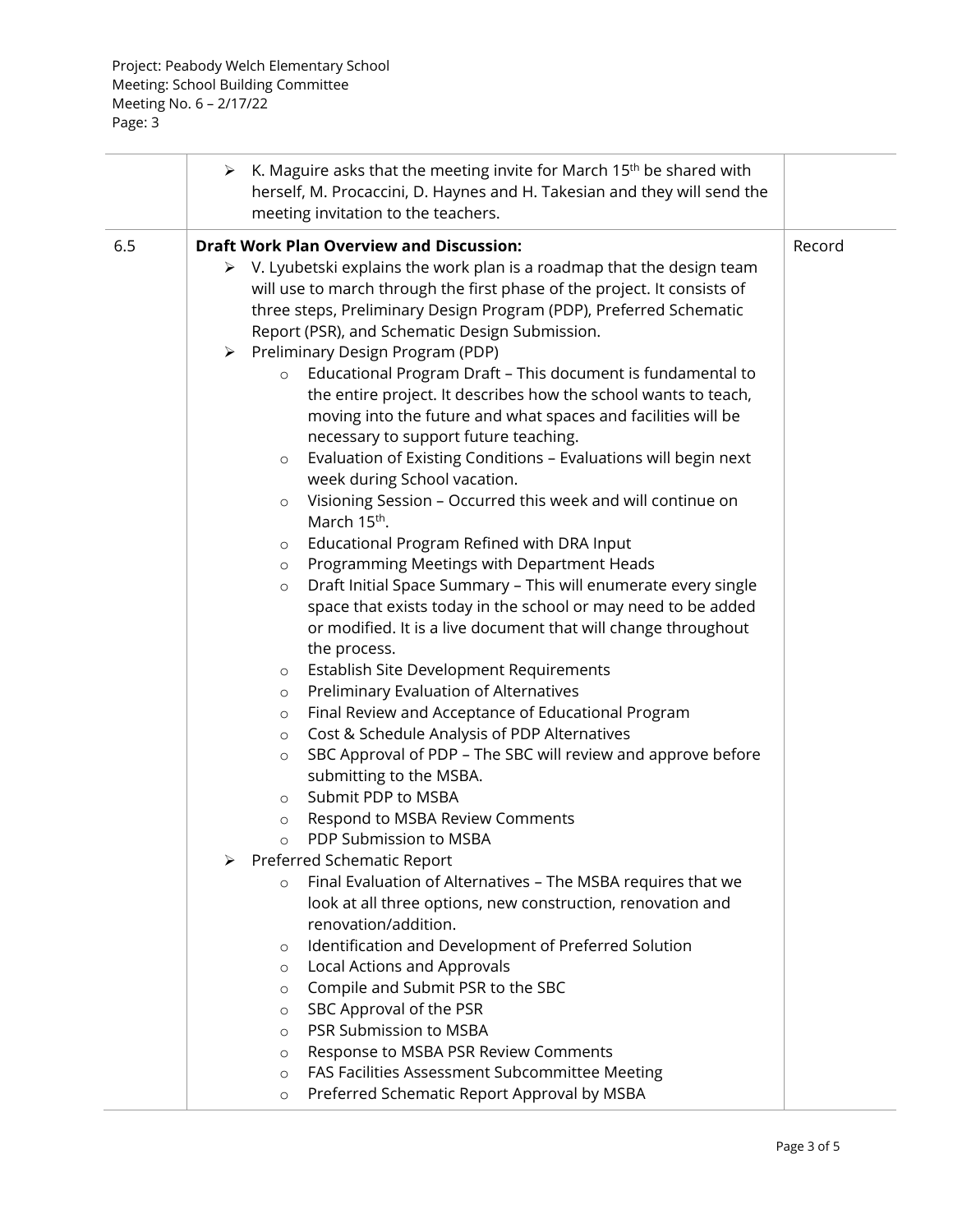|     | > Schematic Design Submission to MSBA<br>> Project Scope and Budget Approval MSBA<br>> Local Project Funding Authorization                                                                                                                                                                                                                                                                                                                                                                                                                                                                                                                                                                                                                                                                                                                                                                                                                                                                                                                                                                                                                                                                                                                                       |        |
|-----|------------------------------------------------------------------------------------------------------------------------------------------------------------------------------------------------------------------------------------------------------------------------------------------------------------------------------------------------------------------------------------------------------------------------------------------------------------------------------------------------------------------------------------------------------------------------------------------------------------------------------------------------------------------------------------------------------------------------------------------------------------------------------------------------------------------------------------------------------------------------------------------------------------------------------------------------------------------------------------------------------------------------------------------------------------------------------------------------------------------------------------------------------------------------------------------------------------------------------------------------------------------|--------|
|     | Discussion:                                                                                                                                                                                                                                                                                                                                                                                                                                                                                                                                                                                                                                                                                                                                                                                                                                                                                                                                                                                                                                                                                                                                                                                                                                                      |        |
|     | B. Mushnick asks is the MSBA Preliminary Design and Reviews in person<br>➤<br>or submissions? T. Elmore shares they are submissions where they<br>record their written comments that we have the obligation to respond<br>to in order for them to give us their approval. C. Franceschi mentions<br>the MSBA takes 2-3 weeks reviewing and compiling their comments and<br>then we take 2 weeks to respond to every comment.                                                                                                                                                                                                                                                                                                                                                                                                                                                                                                                                                                                                                                                                                                                                                                                                                                     |        |
|     | B. Bowen asks is there anything we should be considering early on so<br>$\blacktriangleright$<br>that it is included in the educational plan? T. Elmore shares in the<br>meeting we had on Tuesday, more about athletics were discussed than<br>previously. We as a group will want to discuss that further. The design<br>team is going to get much more involved with each department, but<br>athletics is something to focus on as well that should be written into the<br>educational plan. The football field is sitting on rock and a considerable<br>amount would need to be spent to make that a turf field. Site<br>reimbursement costs are limited to 8% of the building cost. This will be<br>exceeded just by doing the building so athletic fields will be entirely on<br>the community. C. Franceschi comments the educational plan deals<br>with educational issues, but it does not deal with sustainability.<br>Everything that was discussed at the visioning meeting and what was<br>discussed 4 years ago touch on these guiding principles that will guide<br>the design team going forward in addition to the purely educational<br>concepts. The process is very deliberate, so the educational plan covers<br>all aspects of the school. |        |
| 6.6 | <b>Existing Condition Evaluation Schedule:</b><br>> Existing drawings were made available to the Design team on 1/11/22<br>Building access is available to the design team through Harry Takesian,<br><b>Facilities Director</b><br>Anticipate facilities survey being complete in March<br>➤                                                                                                                                                                                                                                                                                                                                                                                                                                                                                                                                                                                                                                                                                                                                                                                                                                                                                                                                                                    | Record |
|     | <b>Existing Conditions Schedule:</b>                                                                                                                                                                                                                                                                                                                                                                                                                                                                                                                                                                                                                                                                                                                                                                                                                                                                                                                                                                                                                                                                                                                                                                                                                             |        |
|     | > Friday February 4 <sup>th</sup> at 12:30PM<br>o Attending:<br><b>DRA Architects</b>                                                                                                                                                                                                                                                                                                                                                                                                                                                                                                                                                                                                                                                                                                                                                                                                                                                                                                                                                                                                                                                                                                                                                                            |        |
|     | > Tuesday February 22 <sup>nd</sup> - Thursday February 24 <sup>th</sup> at 9:00AM<br>o Attending:<br>$\blacksquare$<br><b>DRA Architects</b><br>Warner Larson Landscape Architects<br>Point-Line-Space Equipment and Furniture Consultant<br>٠<br>Crabtree McGrath Food Service Equipment Consultant<br>٠                                                                                                                                                                                                                                                                                                                                                                                                                                                                                                                                                                                                                                                                                                                                                                                                                                                                                                                                                       |        |